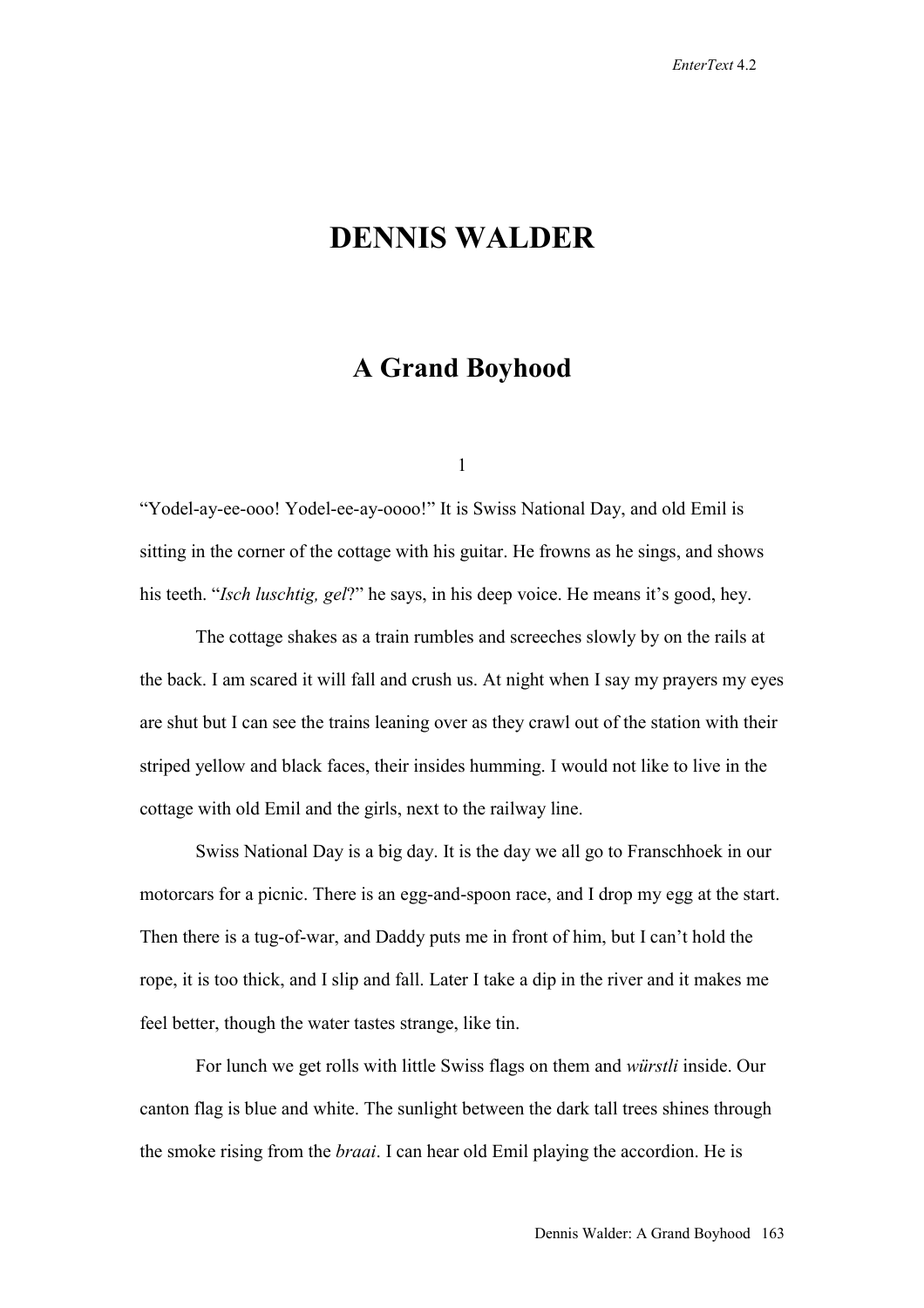singing now: *In des Himmels lichten Räumen / Kann ich froh und selig träumen!* It's about dreaming in the sky. This must be because of all the mountains in the sky where the Swiss come from. The grown-ups join in the singing, but Zoë and me run off to play hide-and-seek in the trees.

Zoë is my best friend. Once when we were running along the path at the back of the hotel towards the cottage and I was carrying the tin oven for our play kitchen under my arm, I tripped and fell down, and the back cut into my armpit, and I began to cry.

"Ach no man, don't cry, man," says Zoë, her freckles crinkling up around her wide grey blue eyes. But there is blood running down my arm, I feel it run off my elbow and I see the drops in the dust when I stand up. Zoë puts her arm around me. She's not like her sisters. They always sing at me: "Cry-baby, cry-baby, who's a crybaby."

There are three of them, and old Emil is their Dad. They have no Mom.

"Where has she gone?" I ask.

"Killed in the Kruger," says my Mom. "She jumped out of the car. She thought they vere going to crash, but she made a mistake. Now Emil looks after the girls. He is a good father."

At night in bed I can see the car swerving, and I hear their Mom cry out as she leaps from the car and falls and rolls on the hard ground, and then lies still. A baboon comes over and sniffs her, then gallops off on its two hairy legs, its arms swinging in that funny way they have. I once saw a baboon in the Kruger, its hind leg torn open and bleeding. That one must have been caught by a leopard, leopards go for baboons. It limps as it runs alongside the dusty road. There is a funny smell inside our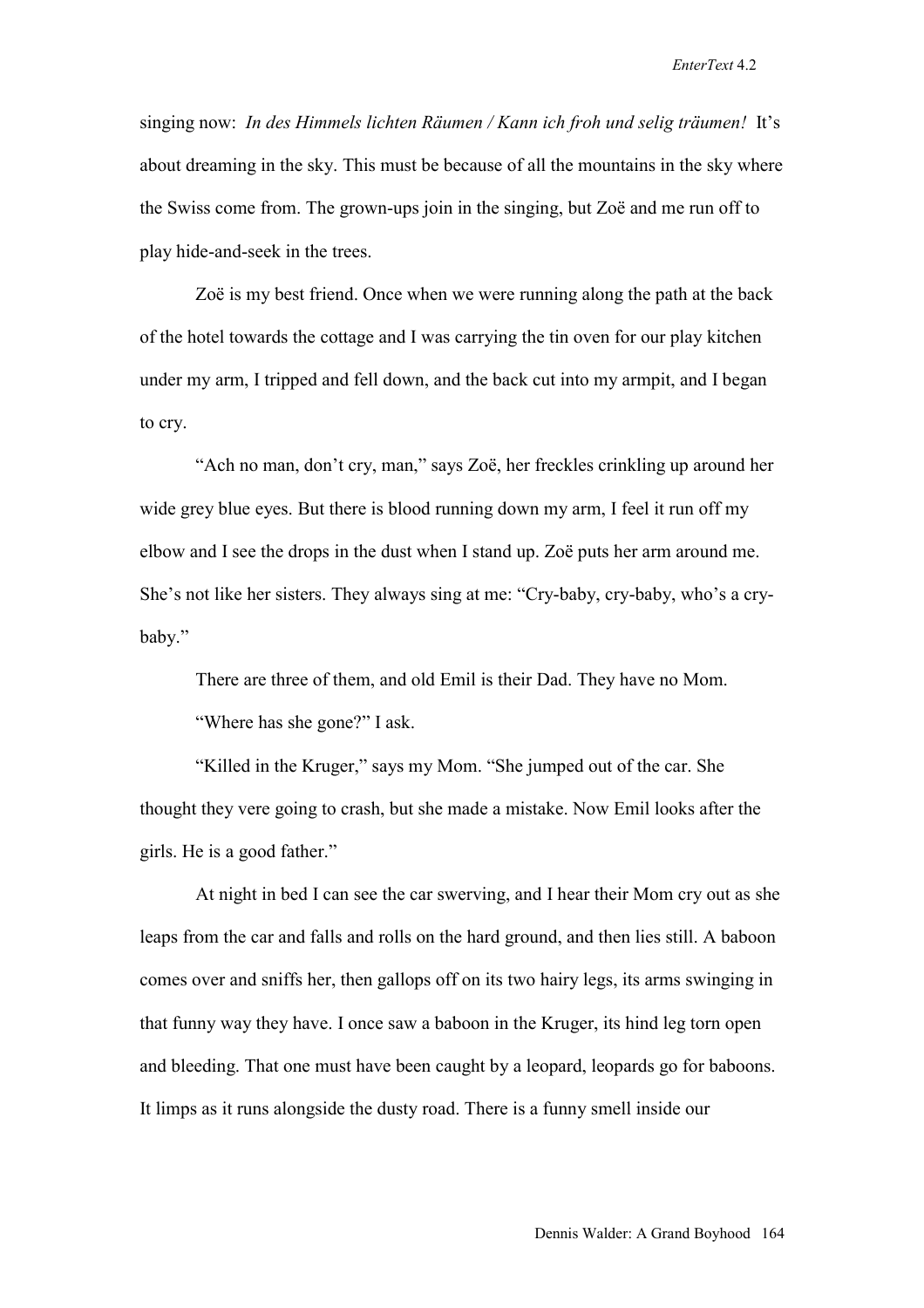*rondavel*, Mom says maybe it is baboon droppings. When do the baboons come into the *rondavels*? At night? Are they scared of the moon, like me? The baboon moon.

2

There is a moon in the picture in the hotel. I see this picture on the wall of the lounge when I go through to the dining-room for my meals. In the picture there is a man in stripy pyjamas lying on his side on the beach. He has a stick, and a bottle, and a banjo. There is a lion standing over him, but it is not doing anything. I have never seen any lions around here. Is the man a fisherman, like the ones I see pulling in their nets on the beach? Or maybe he is a Coon? The men at the Coon Carnival wear silk stripy coats and trousers, and they play banjos, and sing in the streets at New Year, they sing *Hier kom die Alybama, Hy kom oor die see-ee*. The song is about an American ship that came to the Cape once. I follow the Coons when they dance along the Main Road, I dance and sing with them, and it is wonderful. Then Oo-ah comes and finds me and takes me back to the hotel.

The picture shows how the beach goes off to the mountains far away. The mountains are called the Hottentots Holland. Do the Hottentots come from Holland? Is the sleeping man a Hottentot? Why doesn't the lion bite him? Sometimes I see the lion in the night, with his spiky whiskers, and I can smell his breath like something rotten. He has little hard glassy eyes, like marbles.

At Miss Kemp's kindergarten, we play with marbles in the sand behind the church. Cat's eyes, goonies, stonies. You flick them with your thumb, and if you get it right, you hit a little pile in the circle and collect them all for yourself.

Dave laughs when he sees me practising with the marbles. "You get good, master." Dave is the Indian tailor. He has a room at the back of the hotel, in another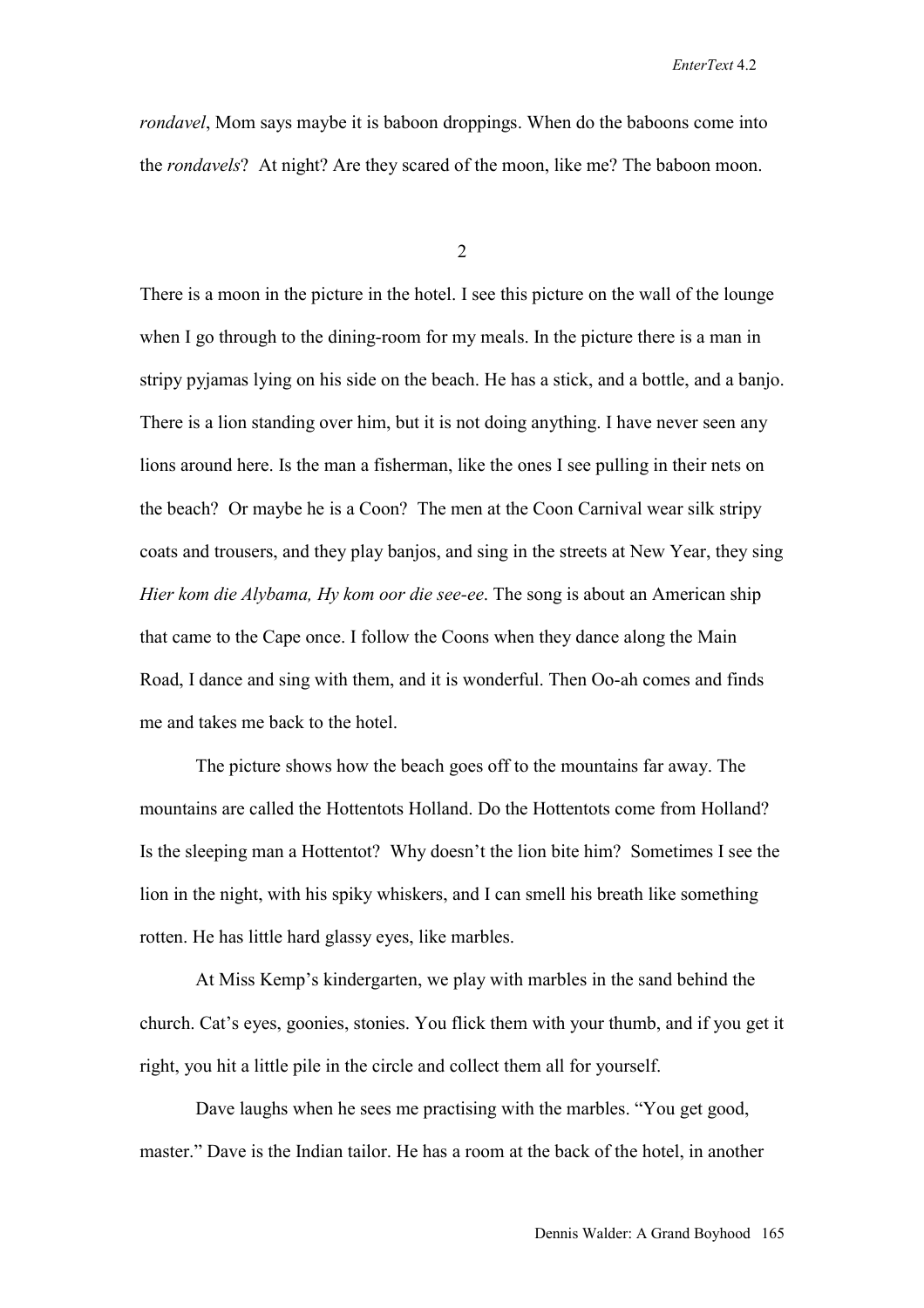house. His blankets are folded on the end of his iron bed, where he puts his shoes upside down on top of the blankets. There is an oily smell in there, like the stuff you put on your hair. Dave has straight hair, but the waiters have crinkly hair. Dave keeps an old phone in his room. Sometimes he picks up the phone speaker, and talks into it. He winks at me when he does that. He says he is getting tips. But the phone has no wires

Dave gives Daddy tips for the races. Sometimes he carries me on his shoulders, through the dark passage past Daddy's office. Daddy is the Manager, and I hear him shouting at somebody when we go past. Once when I run down the passageway making a noise he comes out and catches me, takes me into the office and puts me over his knee, and spanks me. This is unfair, and I will not forgive him.

But I am safe up on Dave's shoulders. "Gee up!" I yell. Dave laughs and whinnies as he gallops down the passage past the laundry-room where the Englishwoman with the grey hair works.

"Do you want to go and see Jan?" Dave asks.

We ride out into the sun, around to the outside bar on the corner. Jan is an African Grey. African Greys can live to a hundred, and the men ones don't like men. On the way round I see across the Main Road the big black gun I like to sit on, aimed at the hotel.

There are men in uniform inside the bar. They are from the War. Mom says, "They're a rough crowd, leave them alone." She says some of them are Ozzies. "Ozzies pee outside, on trees, lampposts, anywhere they like." Once I saw a man in white uniform hold his thing out like a sausage between the V of his fingers, and a stream of yellow pee splash against a tree. He must have been an Ozzie.

Dennis Walder: A Grand Boyhood 166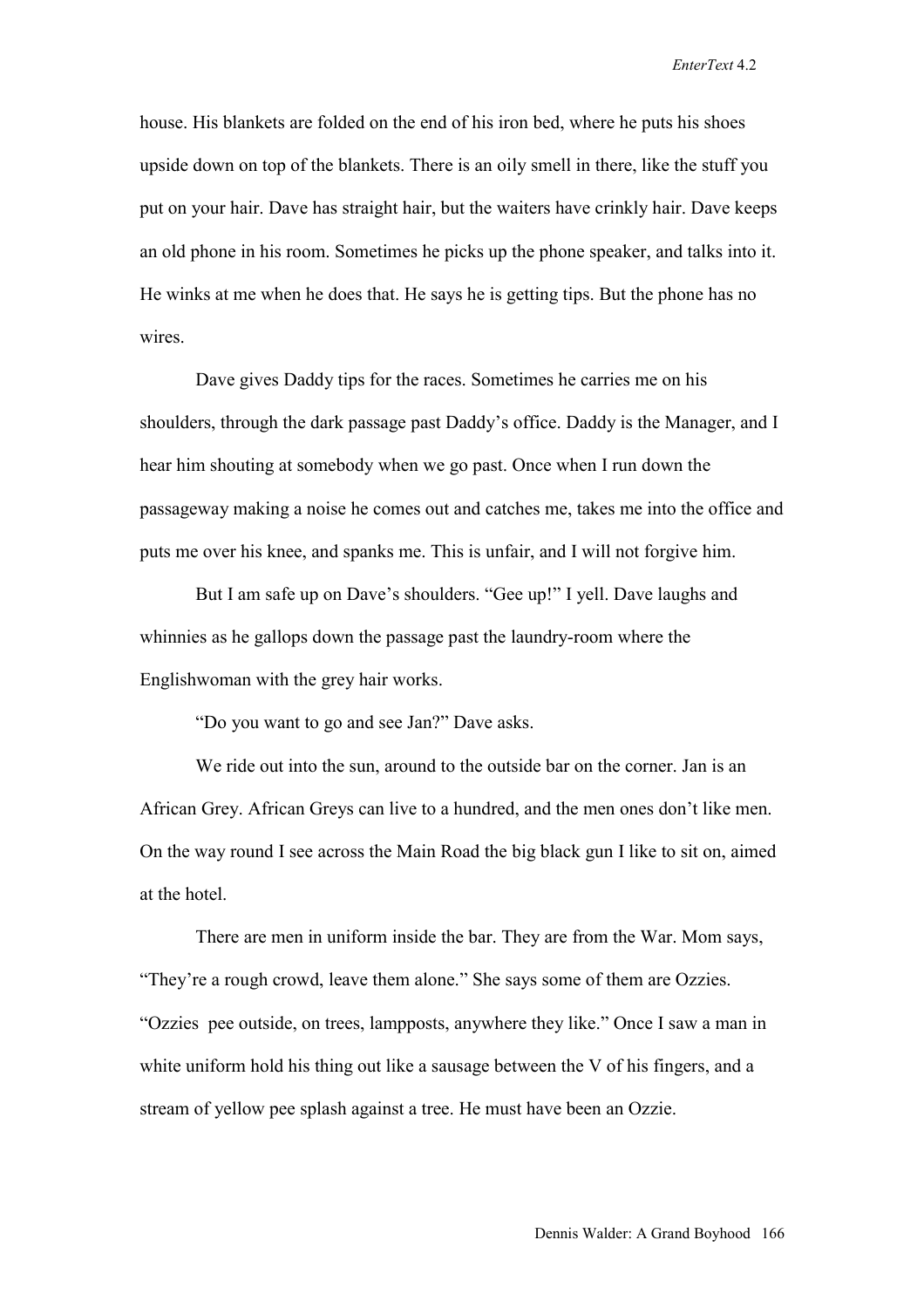We don't go in the bar, we are not allowed. But Jan is in his cage outside the bar. He grips his perch with his black claws and looks at me sideways. He has a black tongue and a big black beak like steel cutters. "Fork!" he says, and takes a bite at a bar of his cage. "Bar steward!" he screams. "That is bad language," my Mom says, "he learnt it from the Ozzies."

3

My Mom likes the English. But Daddy is not English, he has a foreign name, Jean. It sounds like a girl's name, but it is not. It is also my second name. My first is after the French Consul, but he had only one en in his name. Mom says Daddy wanted me to have a name that was more English, so they gave me the two ens. Or was it because he didn't want me named after that other man? Somebody said that. And who is the French Consul? There is a Swiss Consul, I know, who comes to parties at the hotel. The Swiss Consul says the Grand is like a Swiss hotel, it is clean and has good food. When he says that, Daddy smiles, he shows the gap between his front teeth. He says, "The heart of a good hotel is a good chef." Old Emil is the chef, Daddy sent for him from Zürich. Emil smiles too and says, "A good chef is some-vun who can make a good omelette."

Sometimes I visit the kitchen, where the huge oven doors clang open and show the fire inside. The cooks have white hats and white jackets with shiny buttons. They shout and run. So do the waiters, until they come inside the dining room, when they slow down, like dancers. The waiters have black jackets and black bow-ties, their trousers have a shiny stripe down the side, and their bums stick out as they glide through the dining-room, where I eat alone, like on a stage. When they set the tables the waiters make clever hats with the serviettes. For breakfast I have paw-paw, then a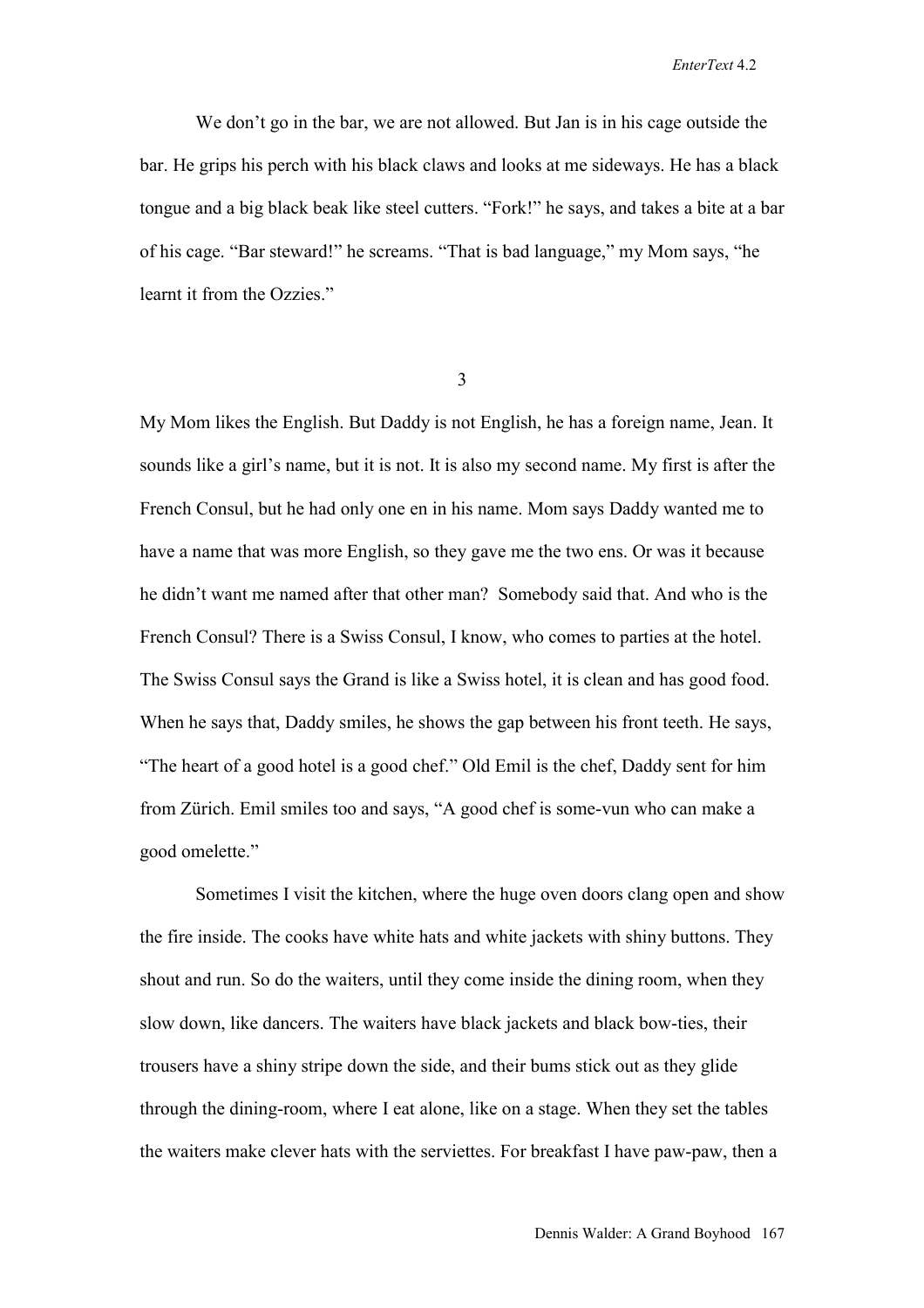plate of hot *mabela*. *Mabela* is dark brown, and I pour the milk out to make swirly patterns on it. When I get an omelette I don't like the bacon that comes with it, I will eat only the rinds, which curl up nicely, like the curls of butter floating in bowls of water on the white tablecloths. Samson shows me how to make the butter curls with a little wooden paddle that has ridges on one side. "Hold him in the water, like so," he says. Samson is clever. He is my friend. When it is war between my knife and fork the knife stabs the fork, goes right through him, yay! But one day the fork sticks me in the thumb and I run out, the fork hanging down. "I'm thinking you was in a *dwaal*," says Samson, when I come back and sit down, my thumb in a big plaster.

I am not allowed to run or go barefoot through the lounge, where the big chairs and the picture with the man and the lion are. Lying in my soft bed in Daddy's flat at night, I hear music and singing coming from downstairs. "Blue moon, you saw me standing alone, without a dream in my heart…." I see the dancers moving slowly across the floor, whispering and clinging to each other, the ladies' silver dresses swinging as they sweep along, the men's strong black trousers striding and bending, their shoes clicking as they do the quick turns, their hands held high. They do not look at the picture of the dead man and the lion. They stand about, smoking cigarettes in long holders. Pall Mall most likely. Daddy has left a box of them on a copy of *National Geographic*, the box is red with silver stripes, and my sister picks it up and takes a cigarette out and says let's smoke one, but when I try I can't breathe and almost choke. She laughs and puffs out a cloud of smoke. She is naughty, she'll get caught. "Nobody can catch me, and I don't care anyway," she says.

She makes me think of Punch, who has a big nose, and never gets caught. We watch Punch and Judy shows in the Snakepit on the beach. The Snakepit is where all the people from Jo'burg come on their holidays. They smear themselves all over with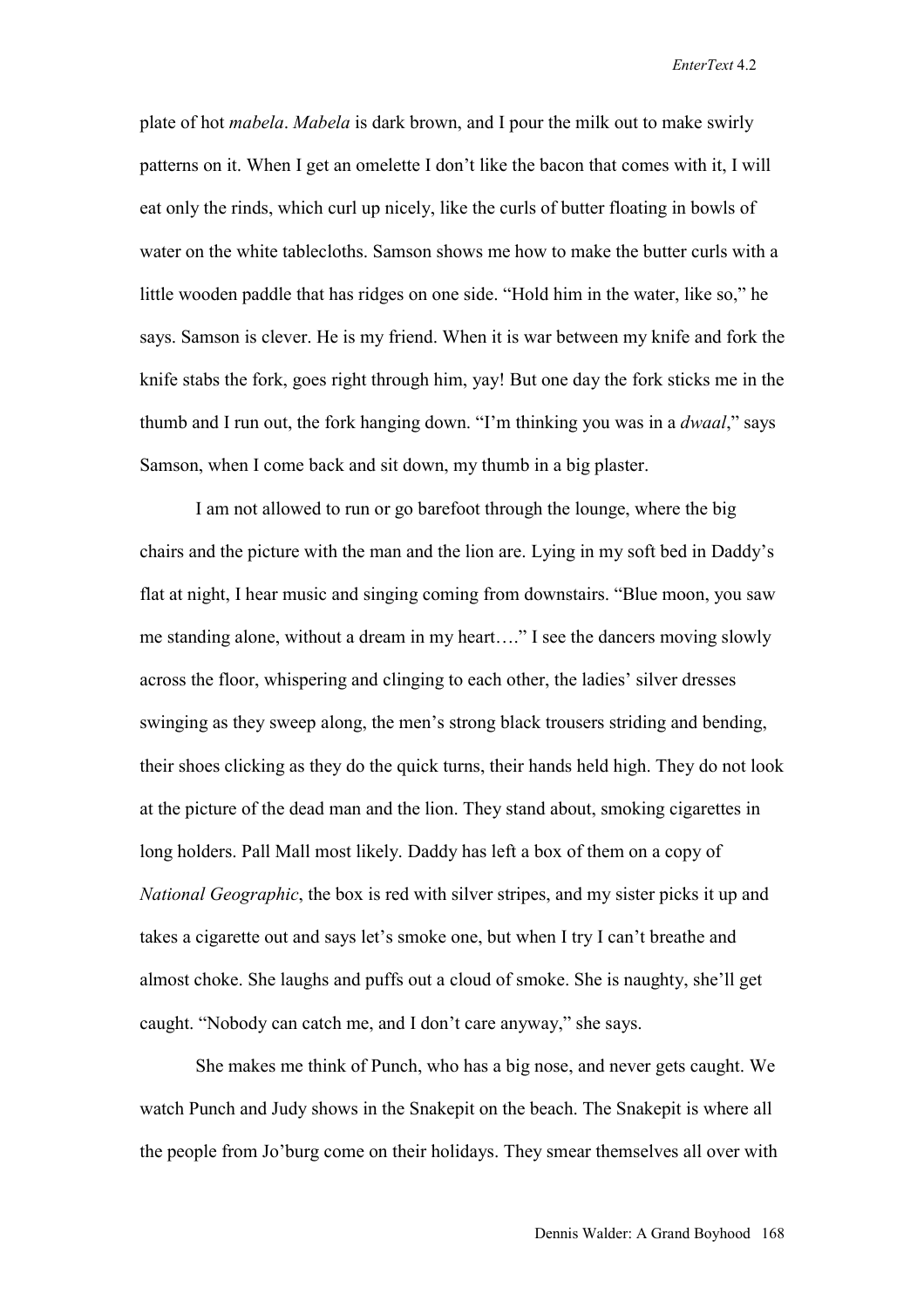oil and lie on the sand with hankies on their heads. Zoë and me sit on the sand, and watch how Punch hits everyone with his hard stick. Punch is a trickster, he asks the hangman to show him what he'll do to him, and then when the hangman shows Punch how he will hang him, he hangs himself! Punch laughs in that squeaky tinny voice of his, and we laugh too, but we are a bit scared.

There is laughing from the bar, and shouts. The men fight and somebody gets thrown out of the bar. I am not allowed in, but one day Daddy takes me and puts me on the shiny wooden counter where they serve the drinks. He says "Look! My boy! Isn't he handsome?" But my Mom says he didn't like the way I looked when I was a baby. She says he said I looked like a fat Greek Jew. I feel bad when I hear this, but she says never mind, I am a lucky boy, born on Sunday, *ein Sontagskind*. She says I remind her of Tyrone Power, the film star.

When I try and get down off the bar counter, Daddy won't let me. The men are staring, and laughing, and some are lifting their glasses. My Mom says to be careful of the men. When we go to Stuttaford's shop in town to buy some new clothes for school, she says, "Look out for that one." The man assistant is tall and smiling, with shiny black hair and a smooth round face. He is smart and friendly, and I smile back at him. Mom holds my hand tight and takes me away quickly after we have bought my new grey short trousers. I will wear them with my belt with the snake buckle.

One day Zoë and me play doctors. We are alone in the car in the parking place at the hotel. We go below the back seat and she takes down her *broekies* and shows me. She is smooth there, and it is pinkish-red inside, and slippy. She wants to see me too, but I am shy. "I'm the nurse and I'll fix you up," she says. She slides her hand in my shorts and tickles me. It feels nice, but I wriggle away. She grins and her eyes crinkle up. She is wearing the dress with little wavy lines across her chest.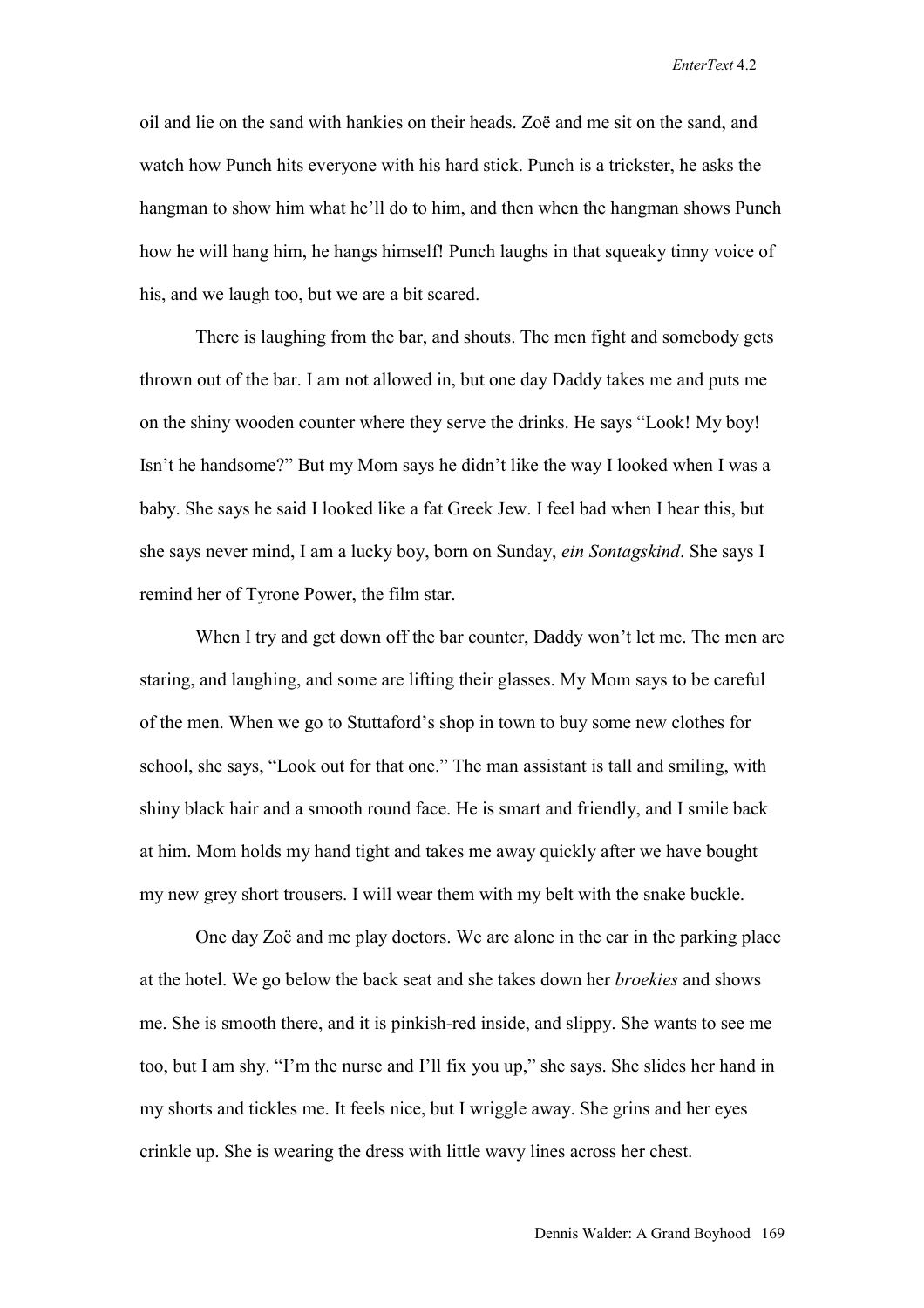All the sisters wear the same dresses with little wavy lines across the chest. They swing on the old iron gate near their cottage, and sing at me. "What are little girls made of? Sugar and spice and everything nice. What are little boys made of? Slugs and snails and puppydog tails." Zoë is singing with them. But she is meant to be my friend. So I run away.

4

My Mom is off getting married to Jimmy, and I am staying in the hotel with Daddy. Minnie is looking after me.

I have met Jimmy. He is tall and thin, and he has a squashed pink nose. He is English, but he is not good-looking like Daddy. They were friends before, when Daddy worked in the Mount Nelson. Jim has come back from the Western Desert. He shows me a big brown book with thin paper between some of the pages, where there are pictures of men in robes and headdresses. The book is about a man called Lawrence, and his friends the Arabs. The Arabs are Jimmy's friends, too. He tells me he used to share a bedroom with one who kept a big curved knife under his pillow. He always made sure the man was asleep before him.

Jimmy tells me about the German planes trying to bomb him in the desert. He is in a car with an open roof and an Arab driver and an Arab man is standing on the back seat to look out for the planes. Neeeyeaow! At-at-at-at! Their car skids and stops. Jim and the Arab men run for the sand dunes. They dive on the hot sand. They lift their heads and watch as the German planes scream past. I would like to fly a plane and have adventures too, like Rockfist Rogan of *The Champion*.

Now Jim works for an airways, called Pan Am. He and Mom are going all around the world, in a silver Pan Am Flying Clipper. Before they go, Jim gives me a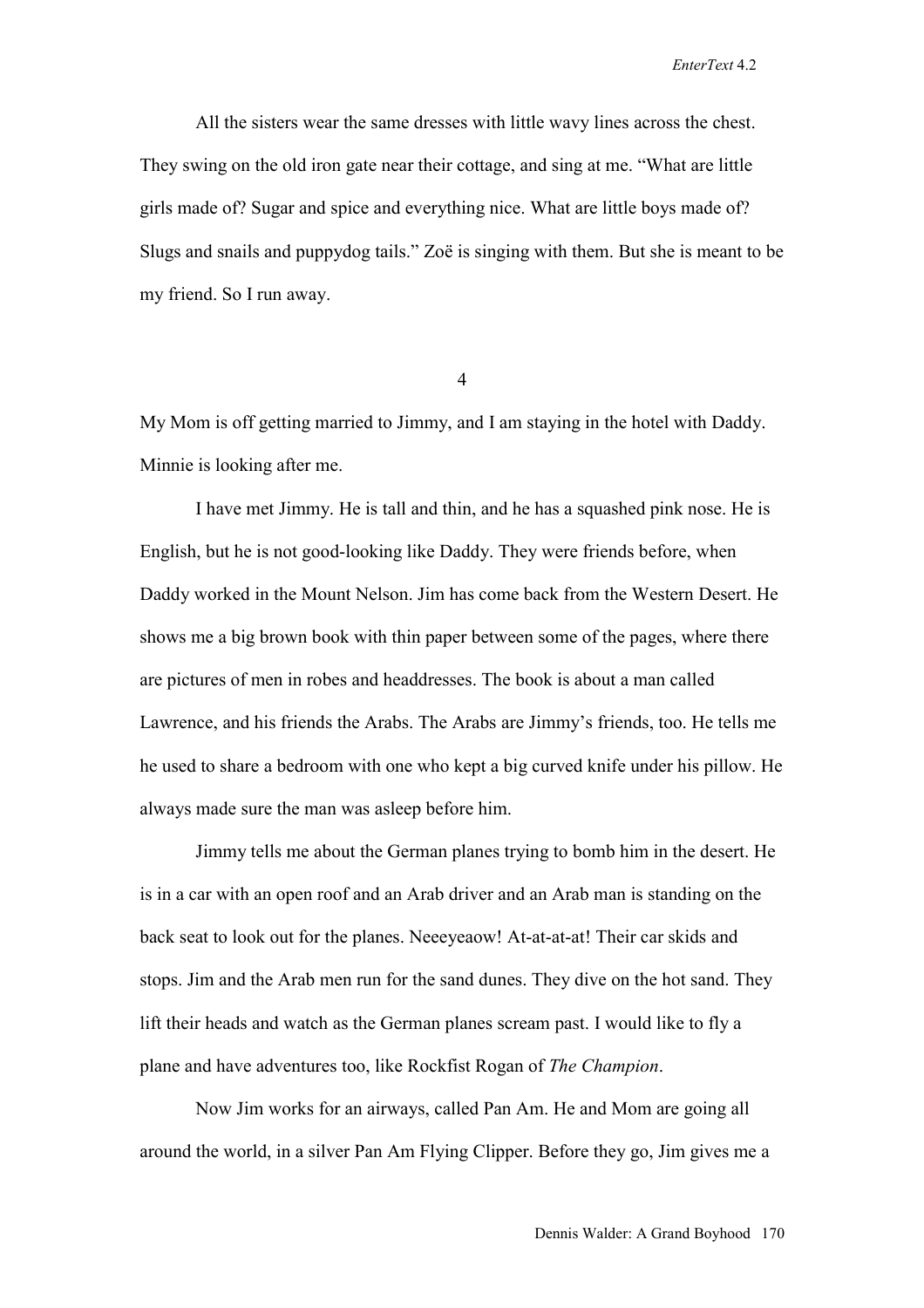round blue and white cardboard disk with a bit in the middle that moves around, and that shows the different times at the same time in the world. It says PAA Time Selector round the hole in the centre, and one half is night, the other day. I sit and turn it around and around, but I can't tell what time is it where they are.

While Mum and Jim are gone, Oo-ah comes to the Grand to visit. She's not looking after me any more.

"*Hoe gaan dit*, my boy? Is you a good boy now?"

"*Ja*, Ooh-ah. When are you coming back?"

She just says "*Ja*, you was always *goed*, you're my boy," and she hugs me tight.

I wonder where was she when I was with my Mom in the train, that time we were travelling through the Karoo, before Jimmy came. And where was Daddy then? I was high up in my bunk when I woke up in the morning and looked over the edge. There is a lady on the other side, and her whole soft white bosom is out, she is feeding her baby. I slip back down on my bunk, my face hot. I am not supposed to see that. It is like when Mom takes me with her when she has to go. I have to stand against the door inside and hold my hands over my face, so I can't see, but I can hear. When we stay somewhere, I sleep in the same bed as her. We are travelling all around, just the two of us. Mom shows me how to hold my hands together to say the Lord's Prayer with her. First I must remember to ask God to look after everybody, my sister, Zoë, Minnie, even Daddy.

We say prayers at Miss Kemp's too. I go to Miss Kemp's in the mornings with Minnie. Minnie has frizzy hair and she loves me, but not as much as Oo-ah, I think. She wears a shiny black dress and a white collar that pokes my ear when she holds me up against her. She has a woody, smokey smell that I like.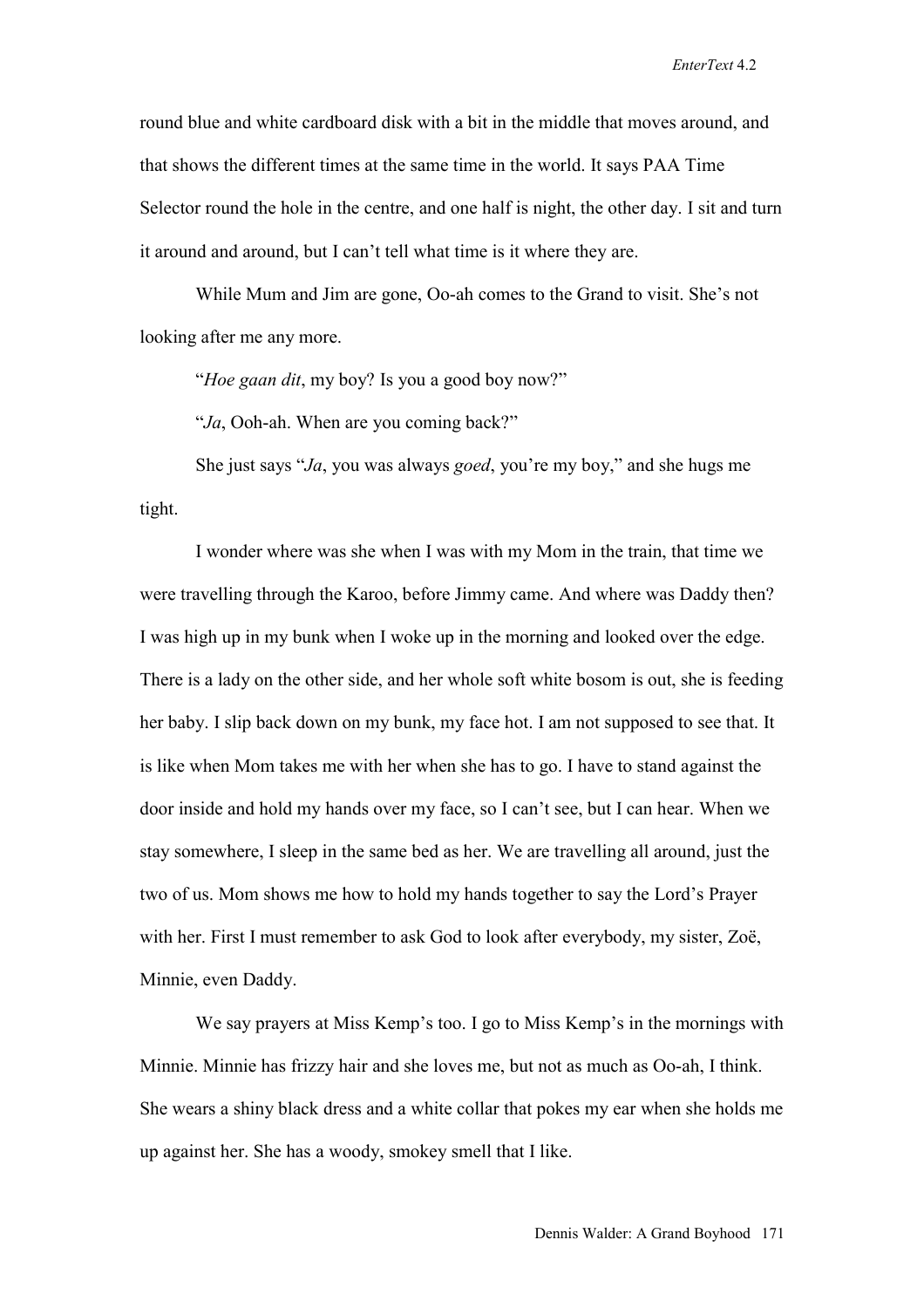Miss Kemp's school is behind the big church on the hill in St James. It has a red tin roof that creaks in the sun. This is where I learn to read and write. I am in Sub A. I am the youngest, Mom says, because it is best to send me away from the Grand. Miss Kemp takes me on her lap and we read the words together. I like that. I can feel her bony legs as she holds me close against her scratchy jersey. She points at the fat black letters below the pictures. There are small people in the pictures—no, they are rabbits wearing clothes. I have seen a Cape Cobra up on the hillside, sliding quick as a whip over a rock. But I have never seen rabbits in clothes. They live in another country, where the time is also different.

The sharp nibs we fit on our pens are coppery clean and shiny, then they get covered in blue-black ink. We have deep inkwells in our desks, and we have to be careful, because sometimes the ink slides off to a blob on the paper, and then you get into trouble. Miss van der Merwe will make you stand in the dunces' corner. She is big and fat and has thick grey stockings that hang over her shoes. But her voice is warm and friendly, and she smiles.

5

Minnie takes me to Kalk Bay in the train. We watch the swimmers on the beach while we wait on the station. Today you can even see Seal Island, in the middle of the bay. The southeaster is blowing the sand about, and the waves have white tops. The rusty Zambuk sign squeaks against the wire fence. I hold my cardboard train ticket tight so I do not lose it. Minnie bought it from the office on the other side of the railway lines, where we also looked at the timetable. I like timetables. They have rows of names, rows of tiny purple numbers, and lines between, so you can tell when the train is coming. They control the trains.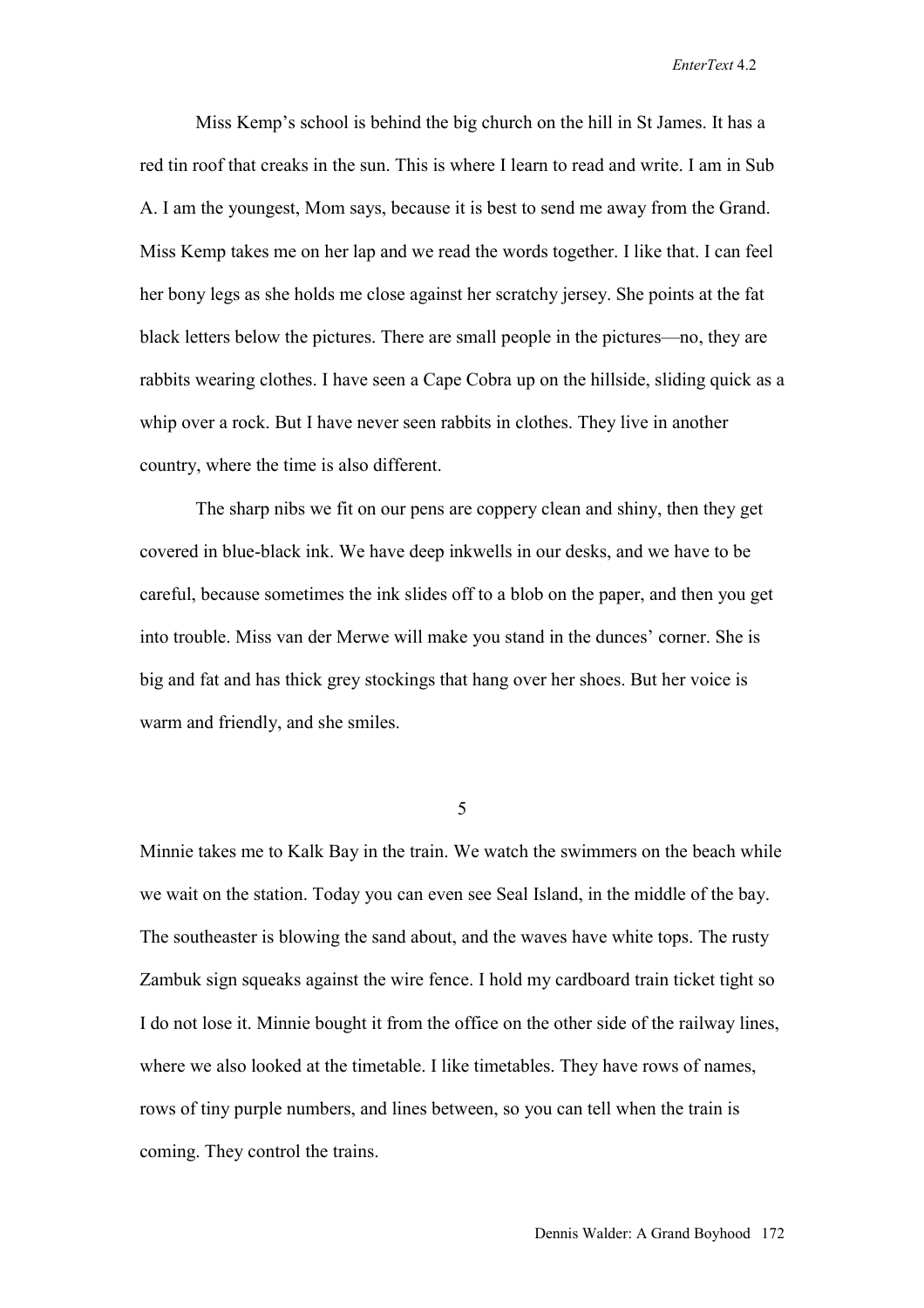At last the train comes and we get inside and sit on the green leather seats. The conductor blows his whistle, the engine's humming gets louder and louder as we go past the corner of the beach where the waves splash right up against the railway. I see the waves smash up against the old black pole on the rock that Mom says was a Diaz cross. Minnie gives me a fishpaste sandwich from her brownpaper bag, and I watch the surf come onto the rocks and beaches as we rattle past. We can see people swimming in the pool at St James, then we slow down for Kalk Bay, the steel wheels screaming again as the train slowly leans over the beach before coming to a halt.

"*Kyk*!" Minnie shouts, pointing through the window. "There is fishermen down there." The fishermen are sitting on the sand, fixing their nets, and the smell of dead fish blows in through the window.

"We are going to the bioscope," says Minnie. We cross the Main Road and go upstairs with lots of other people. "Downstairs is for white people," says Minnie. A whole row stands up to let us through to sit in the middle. Minnie squeezes my arm when the film starts. The big screen shows a poor woman with long hair in a storm. The wind is booming as she tries to get down the hill to shelter. I get hold of Minnie's hand and hold it tight. The poor woman is very wet in the rain, she is coughing, and I am worried for her. The people around me are clucking and saying "Shame." The woman has a baby, and a fat man with a booming voice names it, a funny English name. Then we see a boy, in a big hall with lots of other boys who stare at him. He is very lonely, he has to eat on his own, and when he asks for more, the big man is terribly cross. Then one day he meets another boy and his gang, who look after him and make jokes. They have a creepy Dad with a bent nose like old Emil's, long stringy hair and bad teeth, who shows the boys how to steal, but then the police catch him and I am scared for him, sitting in gaol on his own, shivering. Suddenly everyone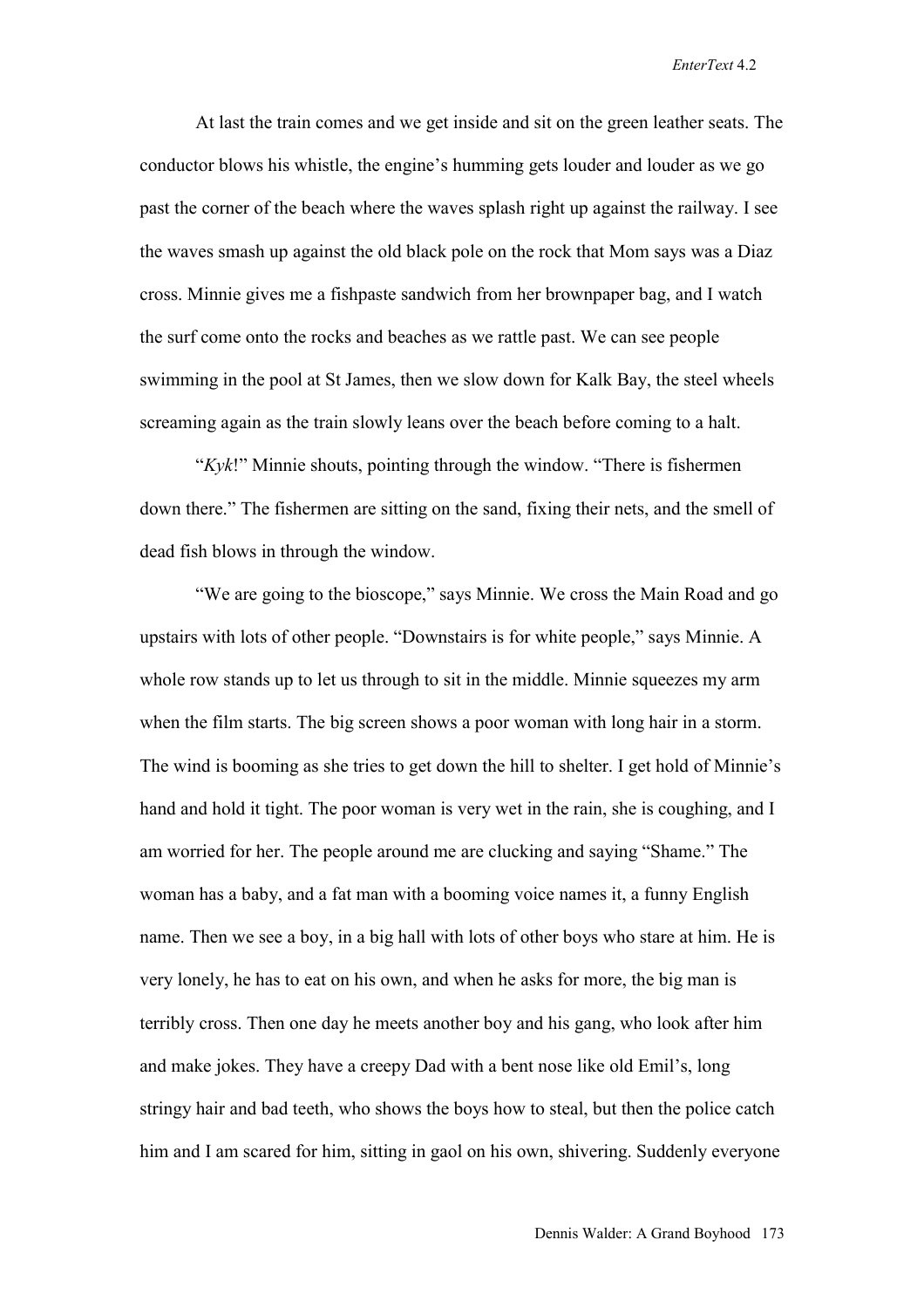in the bioscope is yelling. There is a smell from their breath like the smell in the hotel bar. At last the boy is rescued from the terrible robber with the dog. I want the police to catch and kill that robber. When he tries to escape on the roof and falls, I scream out loud. But everybody is screaming, so it is okay.

In the train back I wonder if maybe somebody will steal me, too. I don't want to join a gang. I want somebody to take me to an island far away, where I can live on my own, maybe with a cat and a parrot. Like the man in the other story who lived on an island for a long time. He had to make everything for himself, his clothes and everything. Maybe Samson could come with me. Samson shows me how to make paper planes, and how to fly them across the hotel parking place. We have a race with them, and mine lands in the big cactus with the stripy, floppy leaves, like elephants' tongues. Samson lets me win.

One day Samson tells me about the *tokolosh*. I think he is not afraid of anything, but he says the *tokolosh* is too bad. He is reading the Good Book in his room, about the murderer with the mark on him, he says, and he says how it makes him think about how he would like to murder the one bad master he knows. This is Mr Koegelenberg, at the station. Mr K calls him a *kaffir*, and tells him not to hang around the station with his girlfriends.

"We is only talking, master," Samson says he says.

"*Voetsek* with your talking!" says the stationmaster. That is a rude word you say to dogs, and I feel angry for Samson.

"So we goes out from the *stasie*, man, and Sara she goes back to the Bay View. And I'm mad, man, I'm going to *steek* him, I go fetch a *mes* from the *kombuis*, but the boys there stop me from picking one up, they says hold it, man. So I goes to the garage at the back and looks to see what I can find there. And I finds a *hamer*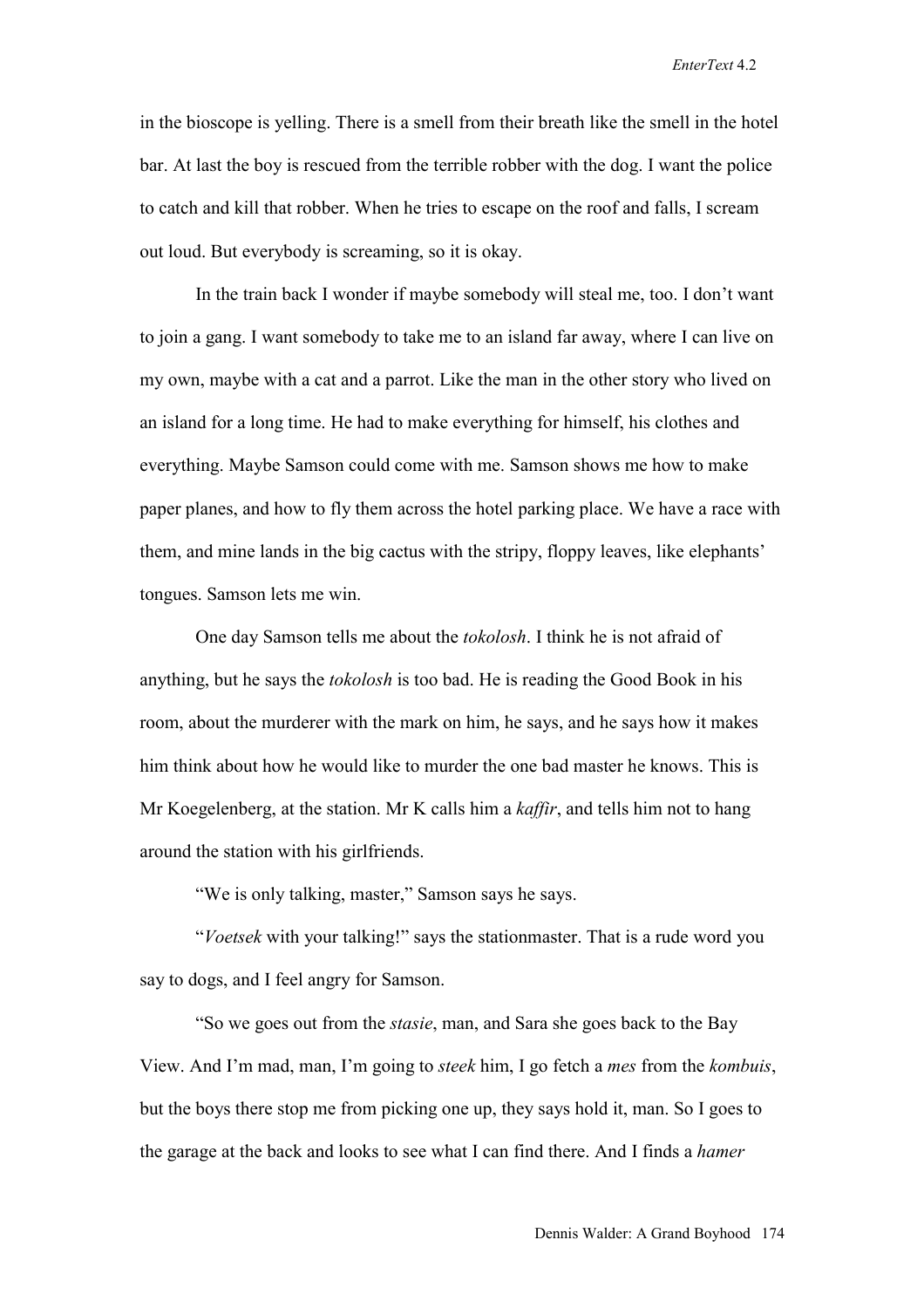there, a big one. But now I am cooling, and I think of the cops also, and I jus' throws it down again."

I am very glad of this. "But where's the tok—tok-thing?" I ask.

"Wait. You know what's happening in the night?"

"No, Samson, what? What?"

"After I goes asleep, I has this *droom*, man, and this creature is coming for me, it has *groot vleuels*, and they is going flap, flap, flap, and it coming from over the berg, down to me here, in this room, and it has a *gesig* like the devil, eyes like *blikke* and a *groot* mout' with the *bloed* coming out, and *stok*-legs like a locus', and I feel something heavy is sitting on me, *op* my ches', so I can't hardly breathe. And I gets such a helluva *skrik* I…." Samson pauses, looking at me hard. I am holding on to his leg and I can't move.

"But the *tokolosh* has gone, phew! Like that, out the *venster*." He grins, showing the crooked yellow stumps in his gums. "I was lucky that time. Maybe it comes again, master, who knows?"

6

It is my birthday, and Daddy writes some music for me. I like music. I like especially "Ghost Riders in the Sky." In the film, you can hear it getting louder and louder, and you can see the ghost cowboys up there, riding, riding, through the clouds. I see them also at night, when there is a big moon, and the clouds are pouring over the mountain. Somehow they don't fall right down on us. The riders are riding over with the clouds, and then they disappear, too, like the clouds.

Daddy plays lots of music, and when he plays the piano, he shows the tip of his tongue through the gap between his teeth in front. He also plays the trumpet, you